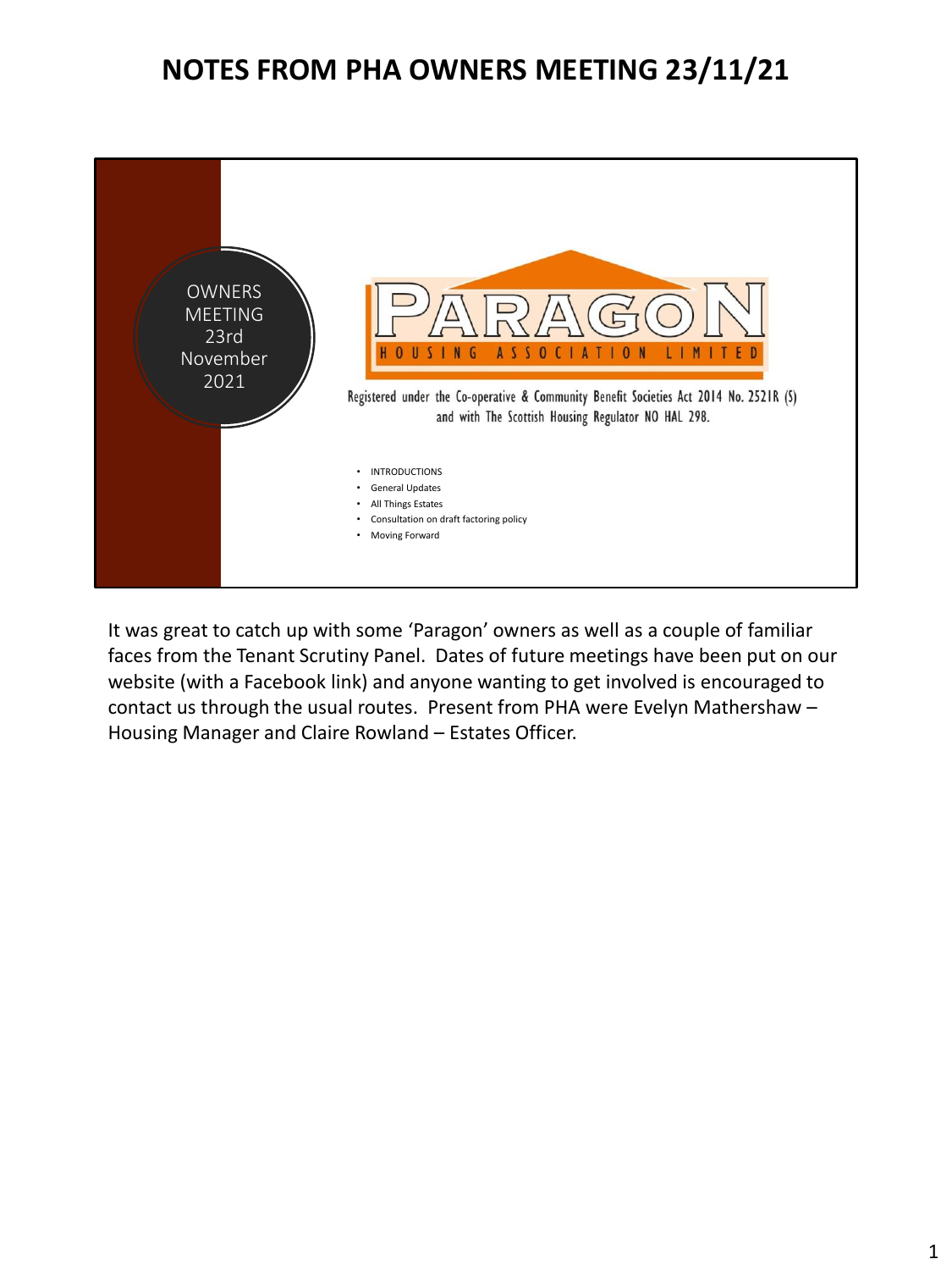

Evelyn took the meeting through a brief presentation and gave the following updates:

**Rubbish** – as ever Rubbish / Flytipping is an ongoing issue across Paragon estates but the team are working hard to tackle things head on.

**CCTV** - We hare hoping to purchase at least one mobile CCTV camera and work in partnership with Falkirk Council to get this monitored and managed.

**Smoke Detectors –** Owners attention was brought to a Scottish Government website advising that all domestic properties in Scotland should have interlinked smoke alarms from February 2020.

**Fire Doors –** Owners were reminded that they too had an obligation to ensure their front doors (when opening into a communal area) were appropriate Fire Doors.

**Communal Updates –** an update was given on communal repairs

**Close Inspections –** Close inspections now being undertaken monthly along with specific inspections of Fire Doors. It was noted that there had been an improvement in overall close gradings with few properties being graded C or D.

**Trees –** Paragon is currently reviewing procedures for dealing with complaints about trees on communal spaces and as a general rule will only take action where the tree has been inspected and found to be Dead, diseased or dangerous.

**ASB –** The Association has relatively few ASB complaints but is looking at how it responds to some complaints that aren't really classified ASB, an example given was the smell of [allegedly] cannabis in the close.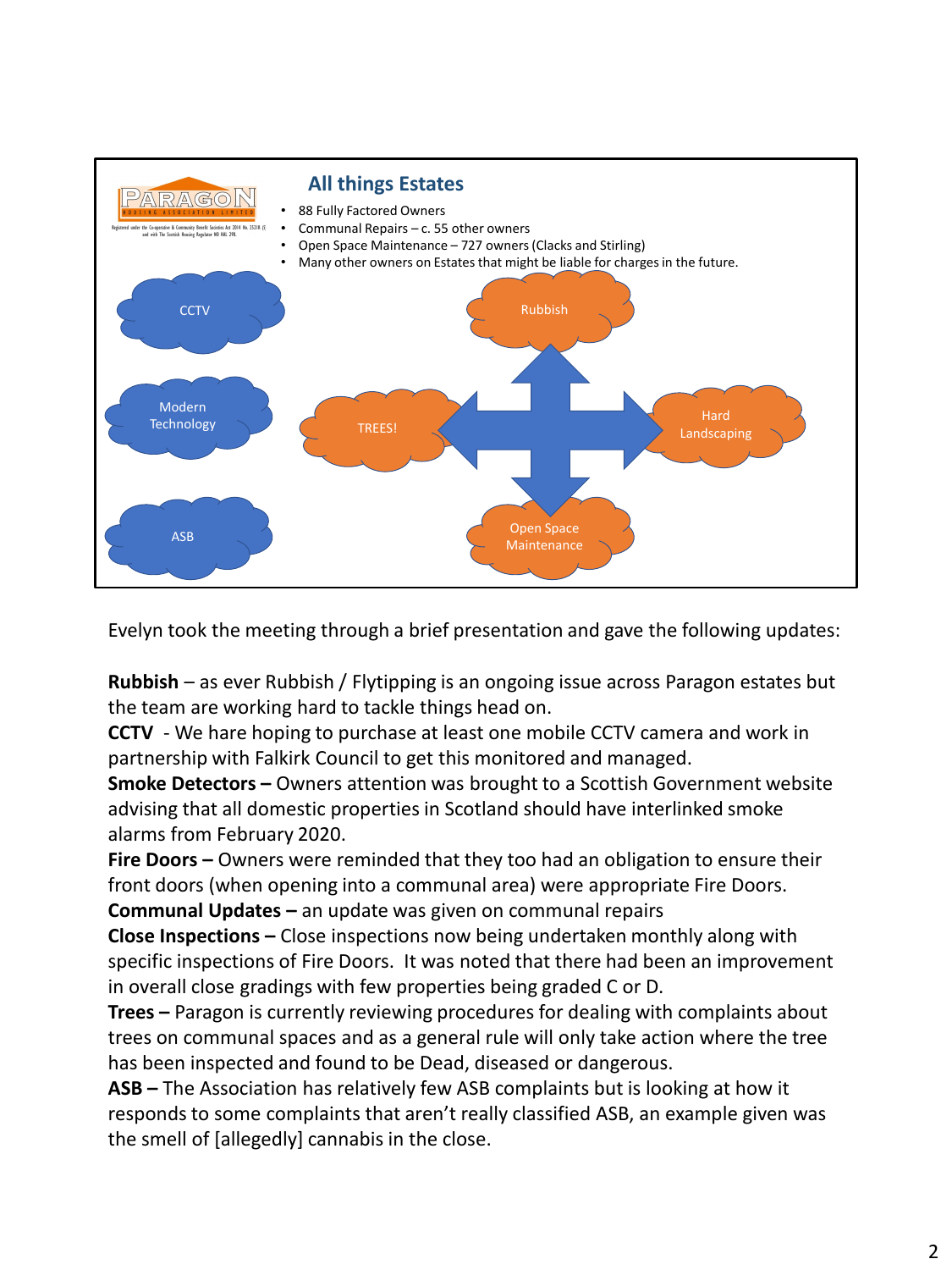

Evelyn expanded a little on some of the issues facing the Association.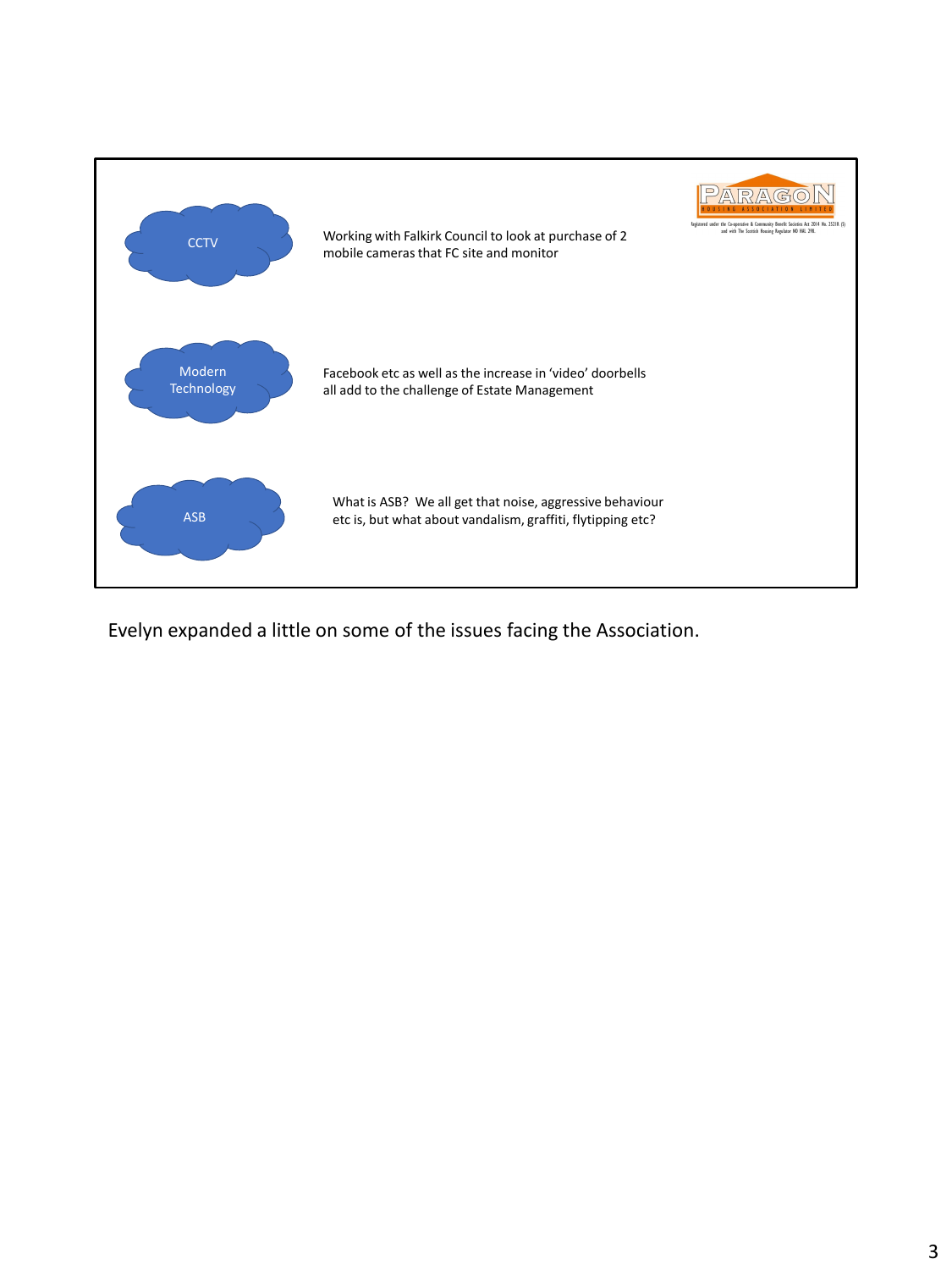

As a general rule of thumb if 'works' to an Estate are Paragon's responsibility then owners on that Estate are all liable for a pro rata share

This is an extract from Burden 1 NINTH, which is a standard clause in most if not all Title Deeds for properties on 'Paragon' Estates.

*…..shall be responsible for the maintenance, repair and when necessary the renewal of such roadways, pavements, kerbs, laybys, pedestrian ways, parking areas and open spaces (including play areas and areas of hard and soft landscaping but excluding garage areas and excluding also any footpaths and open spaces which serve exclusively any dwellinghouse or dwellinghouses within the feuing area) as may be situated within the feuing area (except in so far as the same or any of them or any part thereof may from time to time be maintained at the expense of the appropriate Local Authority) including without prejudice to the foregoing generality the sweeping, cleansing and lighting thereof and that to the reasonable satisfaction of the superiors and each feuar shall be liable for a share of the cost of such maintenance, repair and renewal, the said share to correspond to the ratio which the dwellinghouse erected on his feu bears to the total number or dwellinghouses within the feuing area…….*

This slide is an extract from [most] title deeds for owners on Paragon Estates. Although written in typical jargon it outlines a responsibility to contribute to the cost of maintenance not undertaken by the local authority.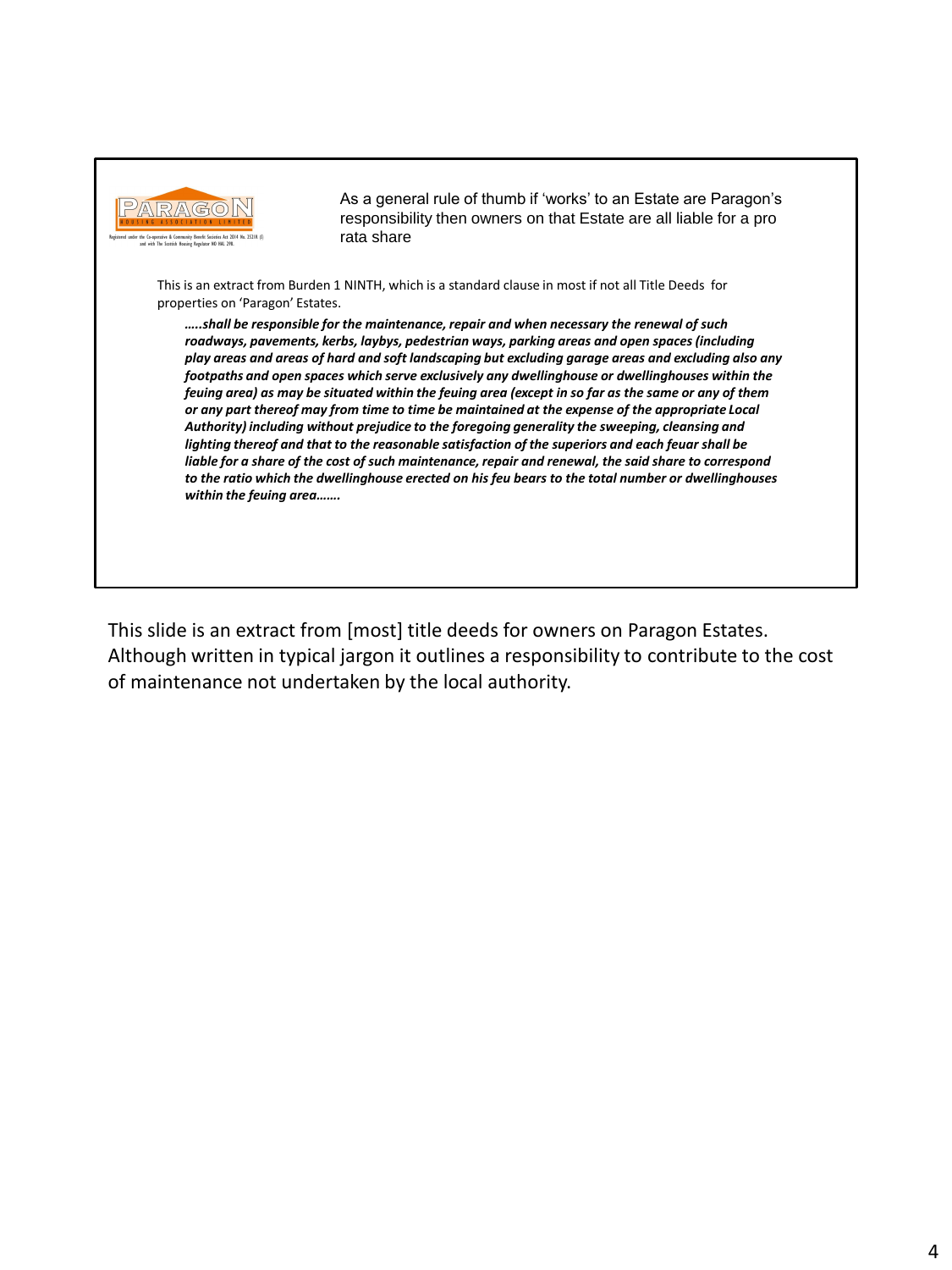| Registered under the Co-operative & Community Benefit Societies Act 2014 No. 2521R (S)<br>and with The Scottish Housing Regulator NO HAL 298.                                     | <b>WRITTEN STATEMENT OF SERVICE</b>                                                                                                                                                                                                               |
|-----------------------------------------------------------------------------------------------------------------------------------------------------------------------------------|---------------------------------------------------------------------------------------------------------------------------------------------------------------------------------------------------------------------------------------------------|
| Plans of the open space areas in the estate are available through the following routes:                                                                                           |                                                                                                                                                                                                                                                   |
| . To view or download from our web site www.paragonha.org.uk<br>. To view in our registered office during normal opening hours<br>website. This change will be reviewed annually. | •A paper copy can be sent to you on request and we will make an administrative charge which will be published on our                                                                                                                              |
| charge you for a share of the cost of maintaining, the un-adopted areas.                                                                                                          | Some of the areas and footpaths within the estate may have been adopted by the local council. We will only maintain, and                                                                                                                          |
| play areas and areas of hard and soft landscaping) situated within the estate.                                                                                                    | In relation to the estate open spaces we have a general responsibility for the maintenance, repair and when necessary, the<br>renewal of un-adopted roadways, pavements, kerbs, laybys, pedestrian ways, parking areas and open spaces (including |
| Services undertaken may include                                                                                                                                                   |                                                                                                                                                                                                                                                   |
| •Grass cutting<br>.Hedge, shrub and woodland Maintenance<br>•Weed control<br>·Litter collection<br>•Sweeping, cleansing and lighting                                              |                                                                                                                                                                                                                                                   |
|                                                                                                                                                                                   | There will be local variation depending on the division of responsibilities with the relevant local authority.                                                                                                                                    |

In addition to title deeds all owners will have received a written statement of service outlining the basis of the relationship between owners and the Association.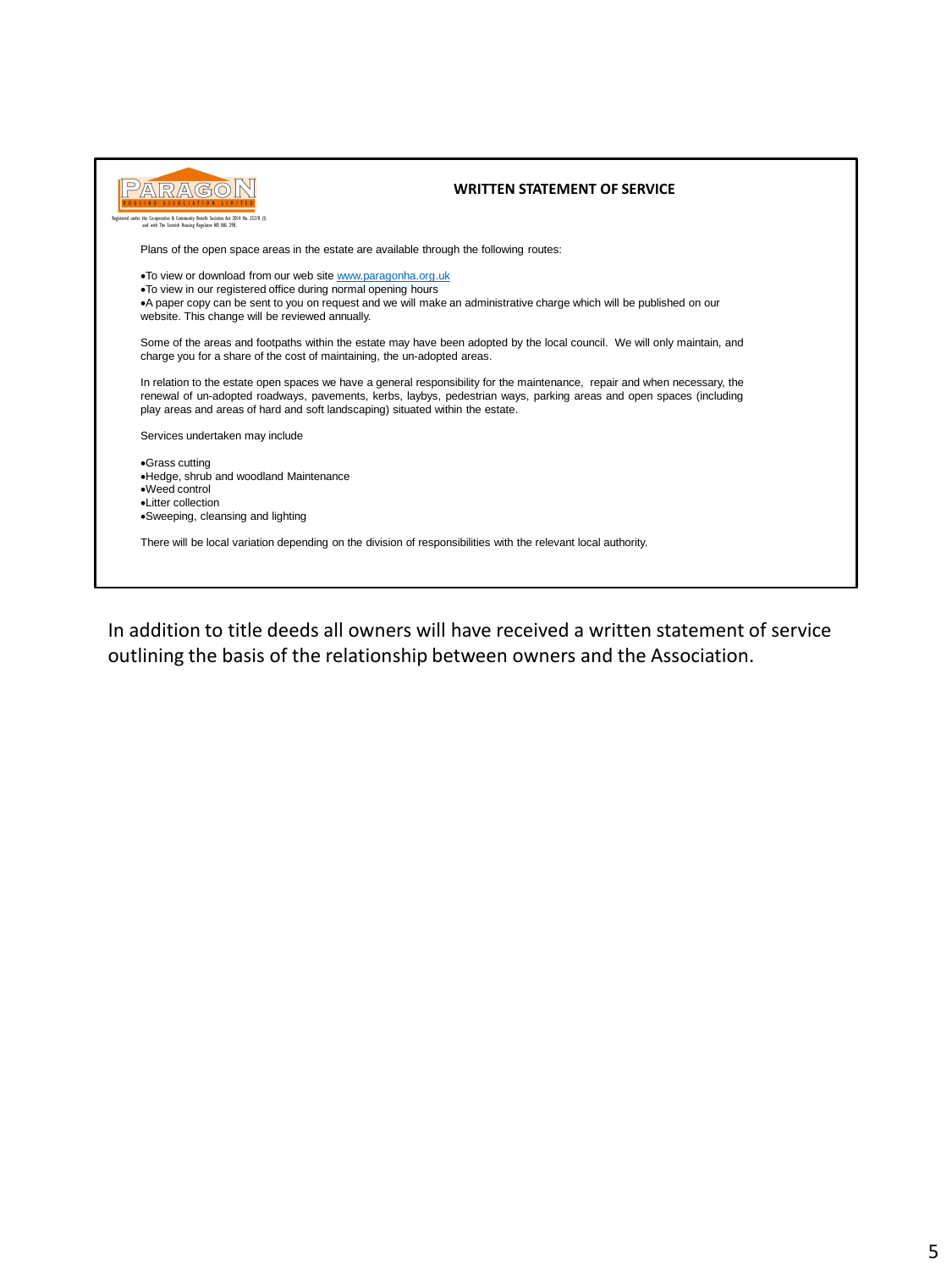

An example of an estate in the Clackmannanshire area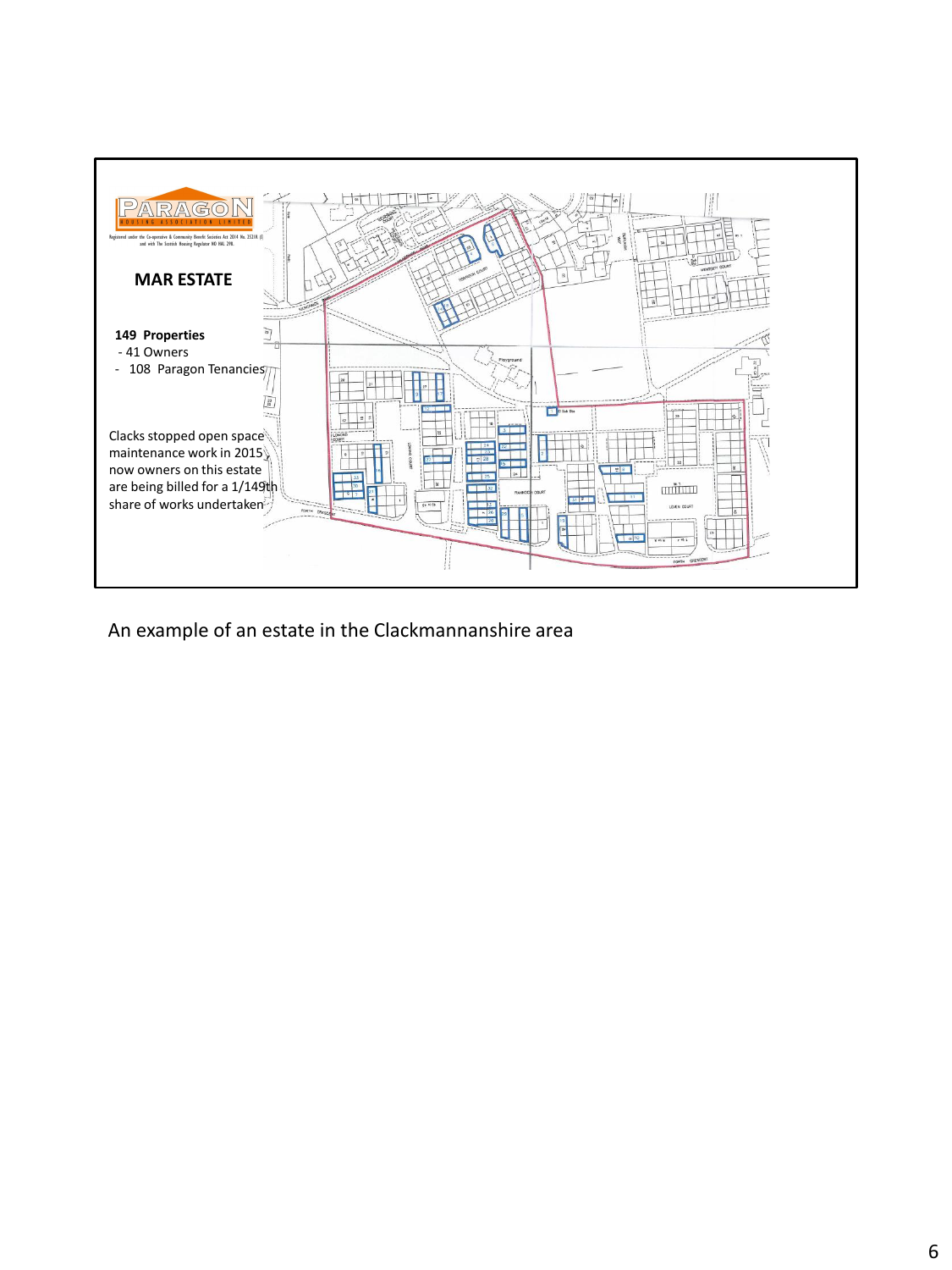

An example of an Estate in the Stirling area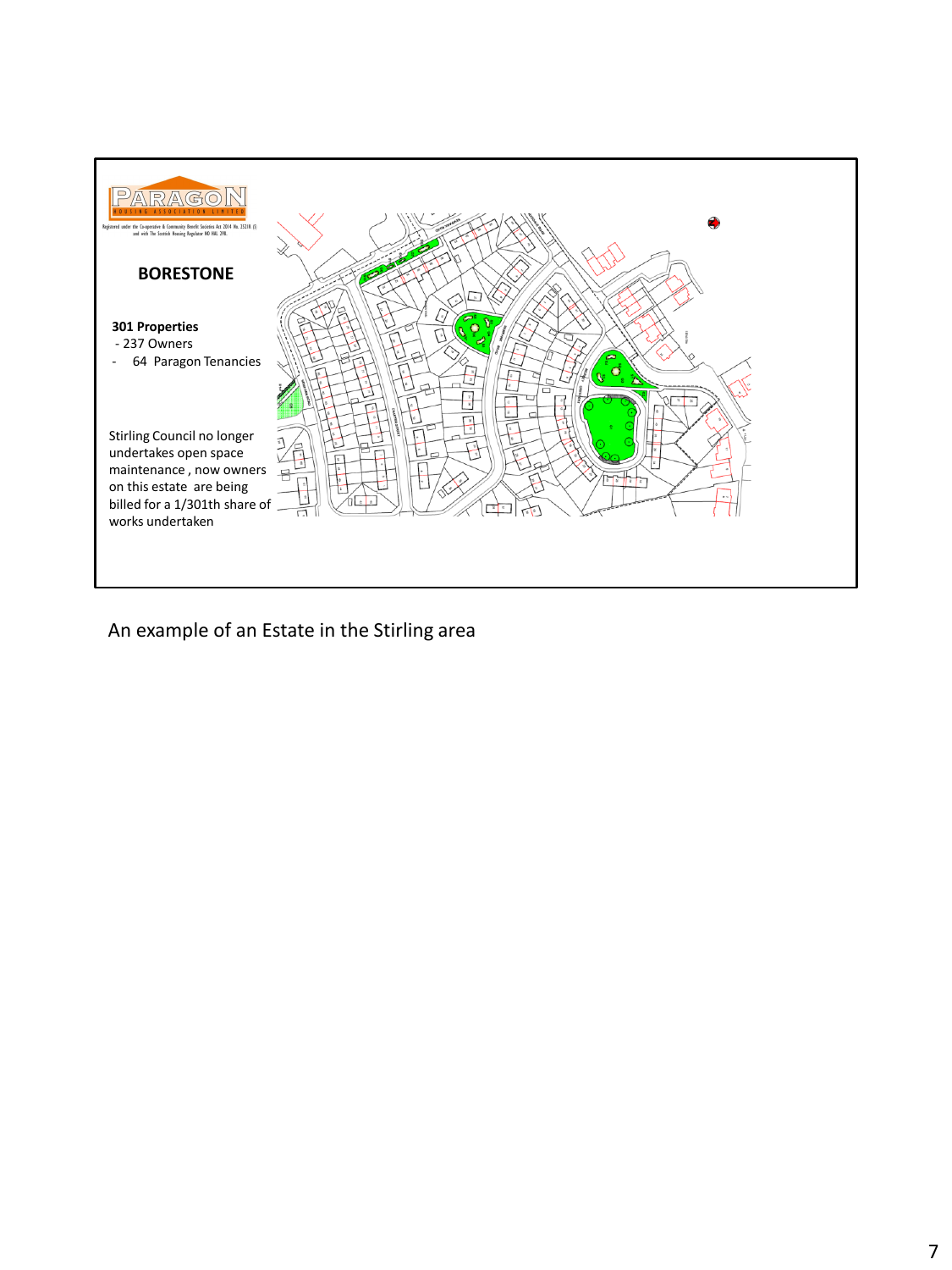

Am example of an Estate in the Falkirk Council area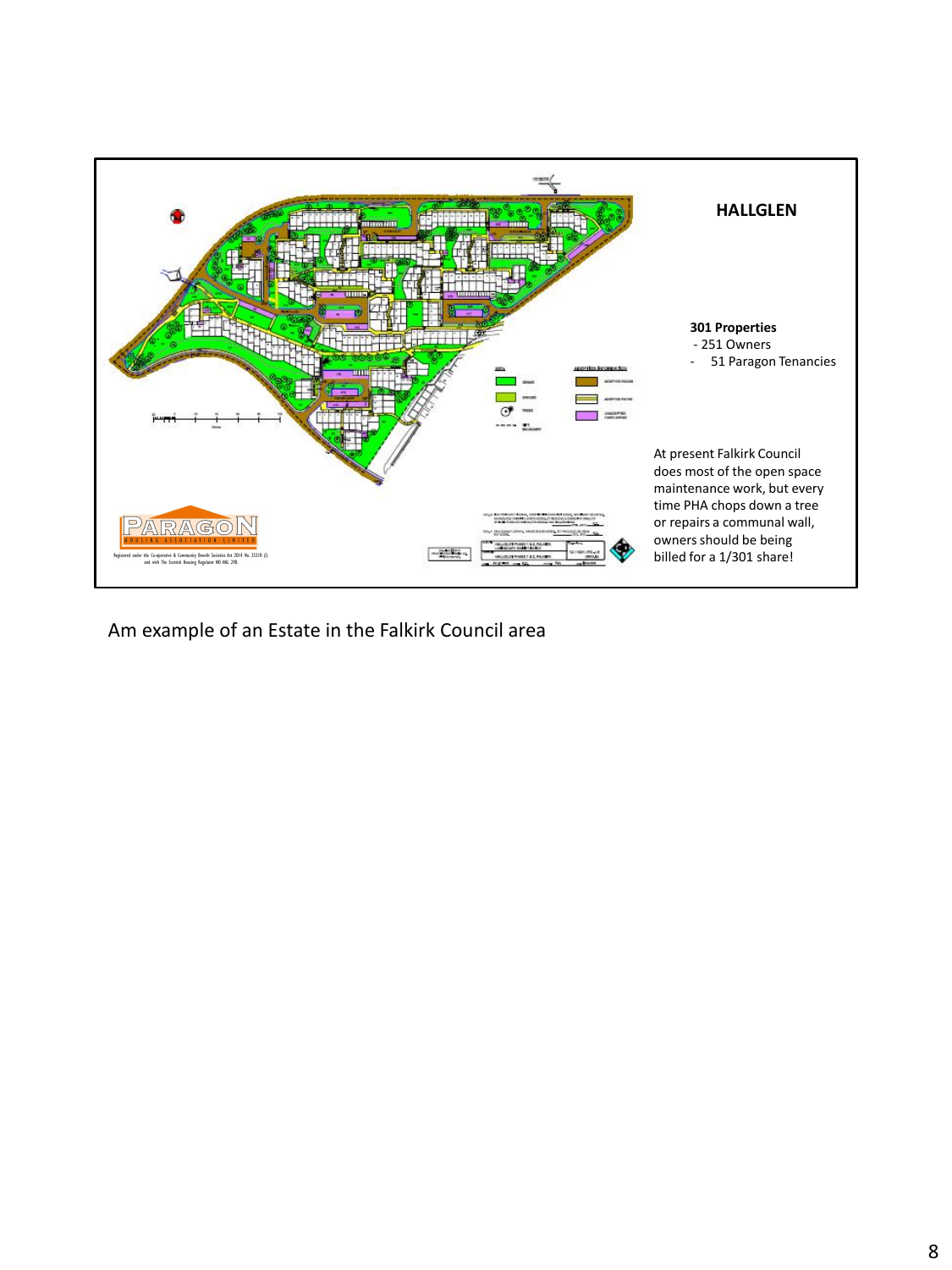

The Association receives many enquiries about trees this slide outlines when the Association will not normally act.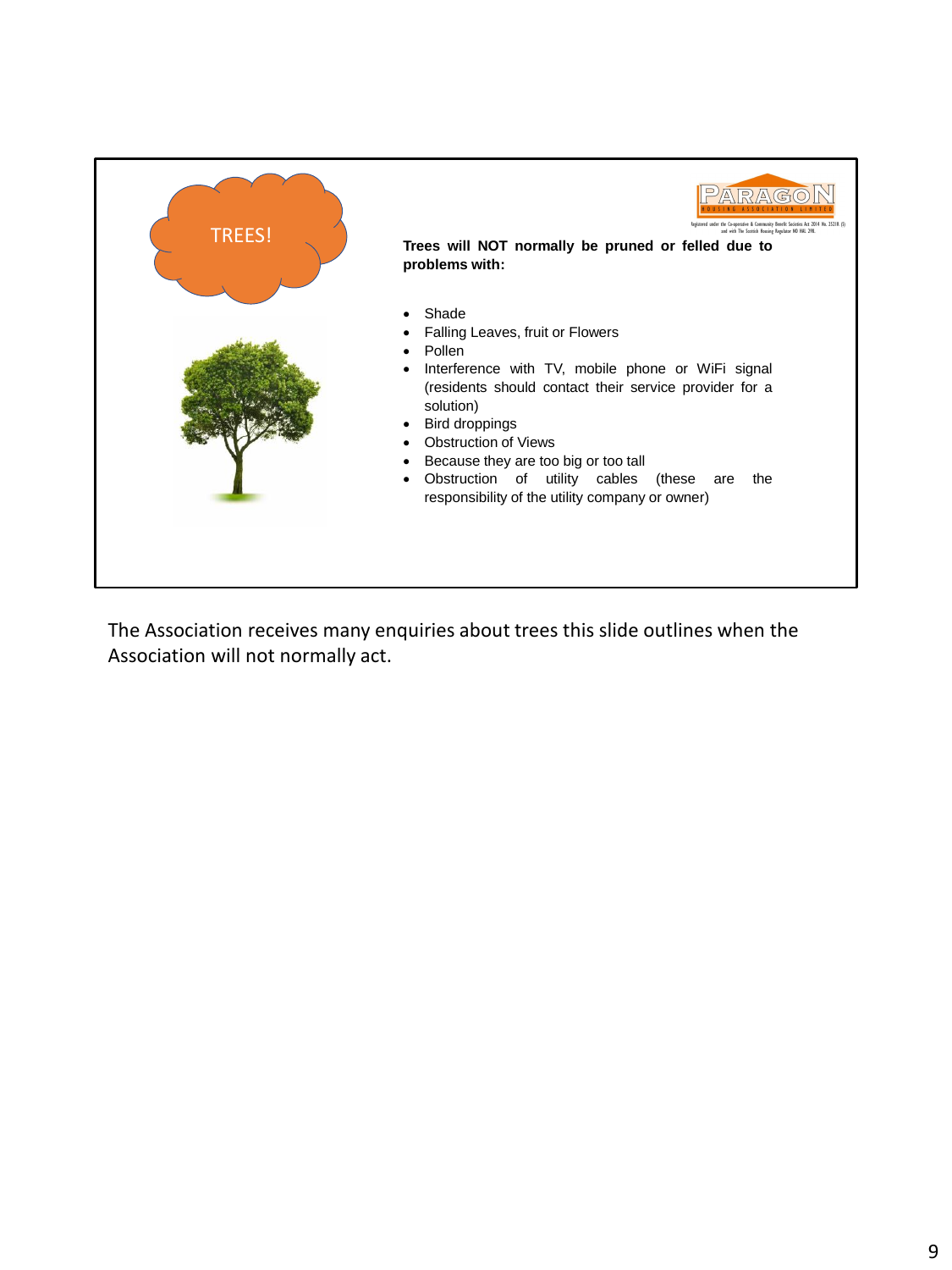

Before undertaking repairs to hard landscaping we will always consult with owners unless there is an urgent health and safety issue.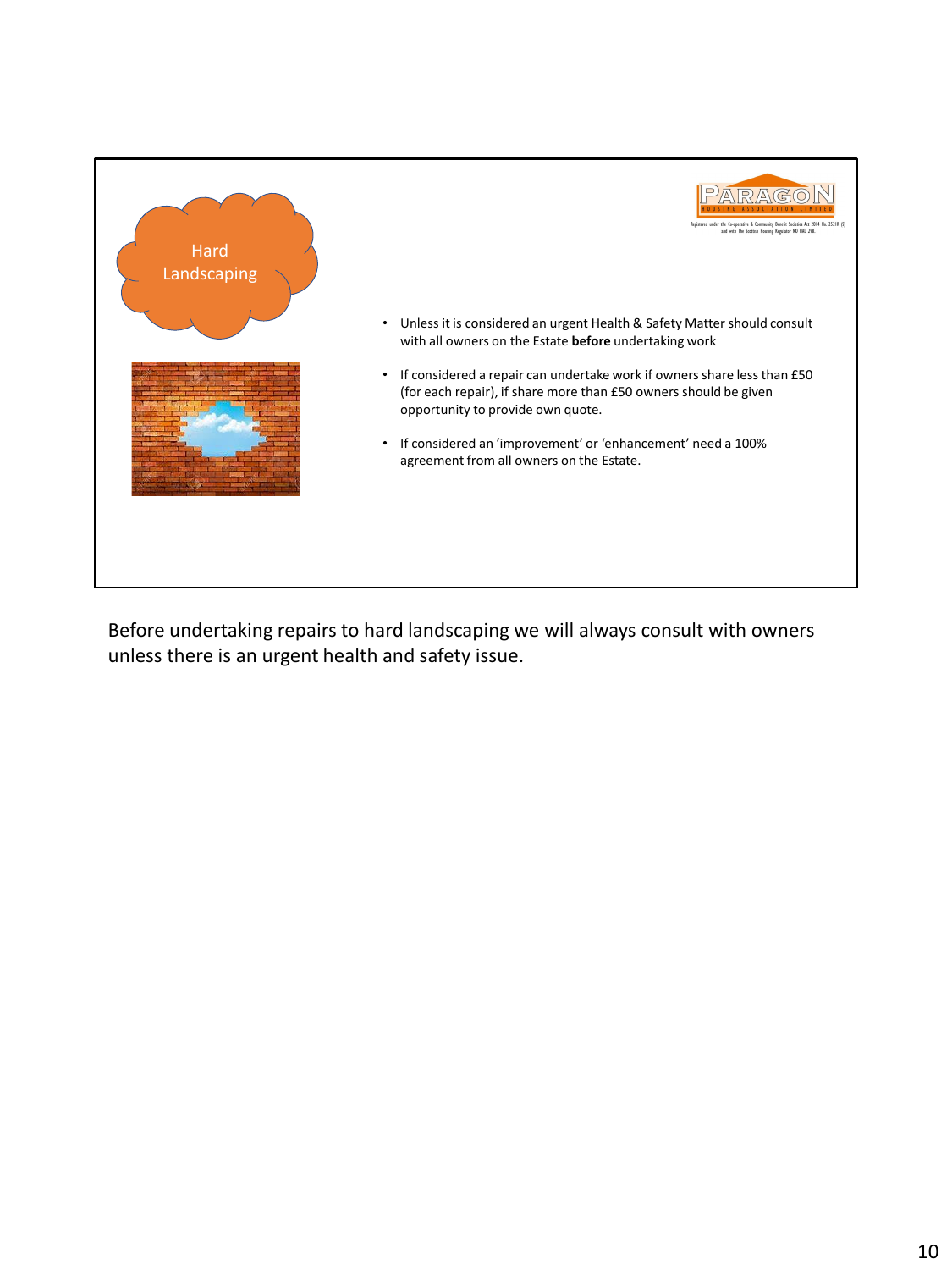

Although flytipping is a community wide issue it has a significant financial impact on the Association